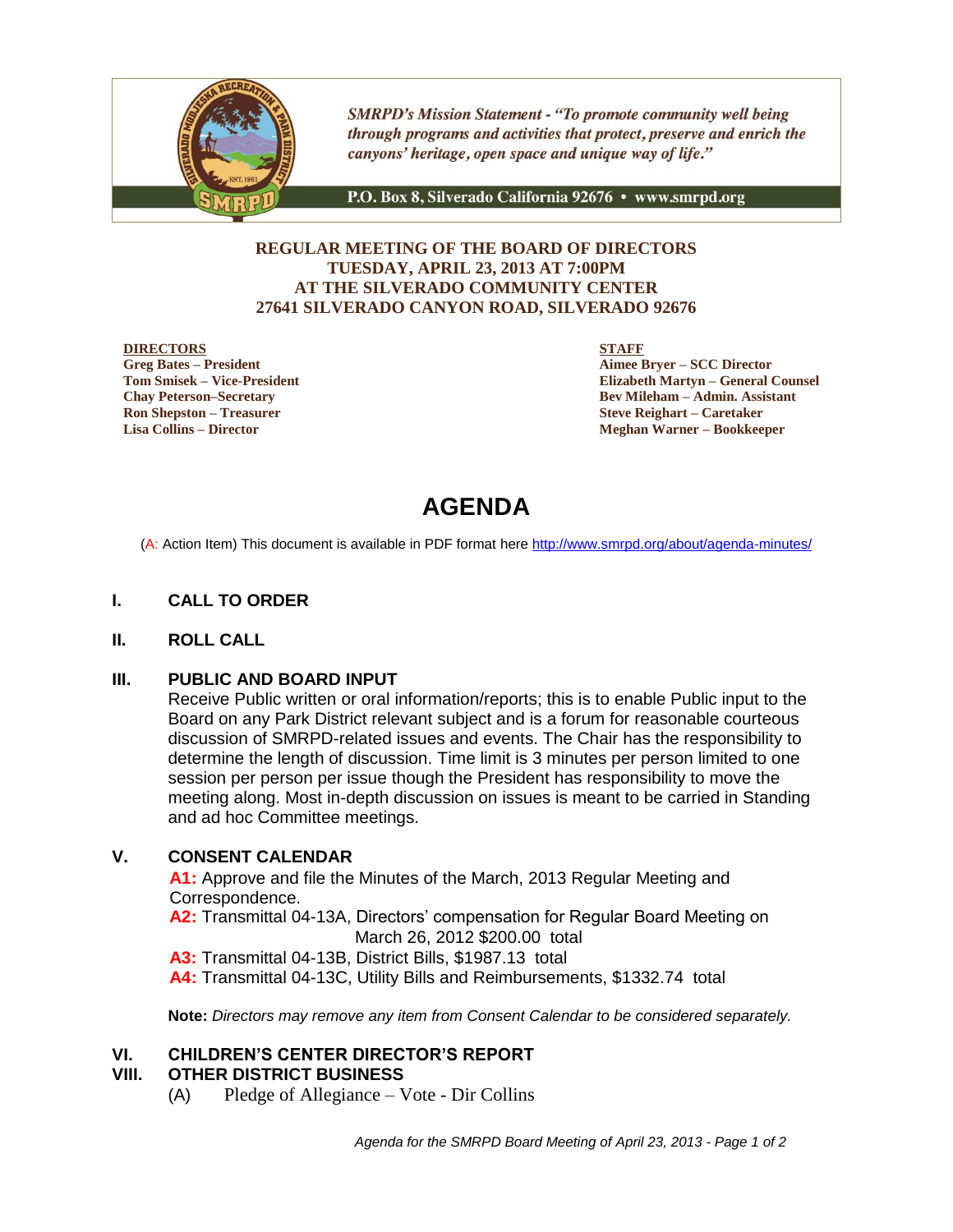- (B) AED Vote Dir Collins
- (C) SMRPD booth materials. Vote Dir Collins
- (D) Dog park issue Discussion Dir Collins
- (E) CSDA courses Vote Dir Collins
- (F) SMRPD Management of Silverado School site Information Dir Peterson

#### **IX. COMMITTEES**

*NOTE: There will be no discussion of Committee issues unless agendized below or added to the Agenda by majority vote of the Board in Section III to address issues that require immediate attention for reasons to be explained in the motion to add. Other comments can be made under Director Comments.*

#### **STANDING COMMITTEES AND REPRESENTATIVES:**

- (A) **RECREATION** (Collins, Peterson)
- (B) **FINANCE** (Peterson, Bates)
- (C) **PERSONNEL** (Shepston, Collins)
- (D) **OPEN SPACE AND TRAILS** (Shepston, Bates)
- (E) **FACILITIES MAINTENANCE AND SAFETY** (Bates, Peterson)

#### **AD HOC COMMITTEES & REPRESENTATIVES:**

- (F) **ISDOC REPRESENTATIVE (**Shepston)
- (G) **PRESERVATION & RESTORATION** (Smisek)
- (H) **COMMUNICATIONS & DISTRICT OUTREACH** (Smisek)
- (I) **SILVERADO CHILDREN'S CENTER** (Collins, Shepston) **Children's Center Advisory Committee** (Collins, Peterson, Bryer) (Public Members: Dawn Lynch, Julia Jones-Tester, Deborah Johnson, Linda Kearns, Joel Robinson )

### **X. DIRECTOR'S COMMENTS**

Pursuant to Government Code §54954.2 members of the Board of Directors or Staff may ask questions for clarification, make brief announcements, make brief reports on their activities. The Board or a Board member may provide a reference to Staff or other resources for factual information, request Staff to report back at a subsequent meeting concerning any matter, or direct that a matter of business be placed on a future Agenda.

- (1) Director Smisek
- (2) Director Collins
- (3) Director Bates
- (4) Director Peterson
- (5) Director Shepston

#### **XI. ADJOURNMENT**

The next regular meeting of the Board of Directors will be at the Silverado Community Center, 27641 Silverado Canyon Road at 7:00 PM on May 28, 2013.

Materials related to an item on this agenda submitted after distribution of the agenda packet are either available for public inspection at the Silverado Library, and posted on the SMRPD website at <http://www.smrpd.org/>about/agenda-minutes/. Materials prepared by SMRPD will be available at the meeting, those provided by others after the meeting.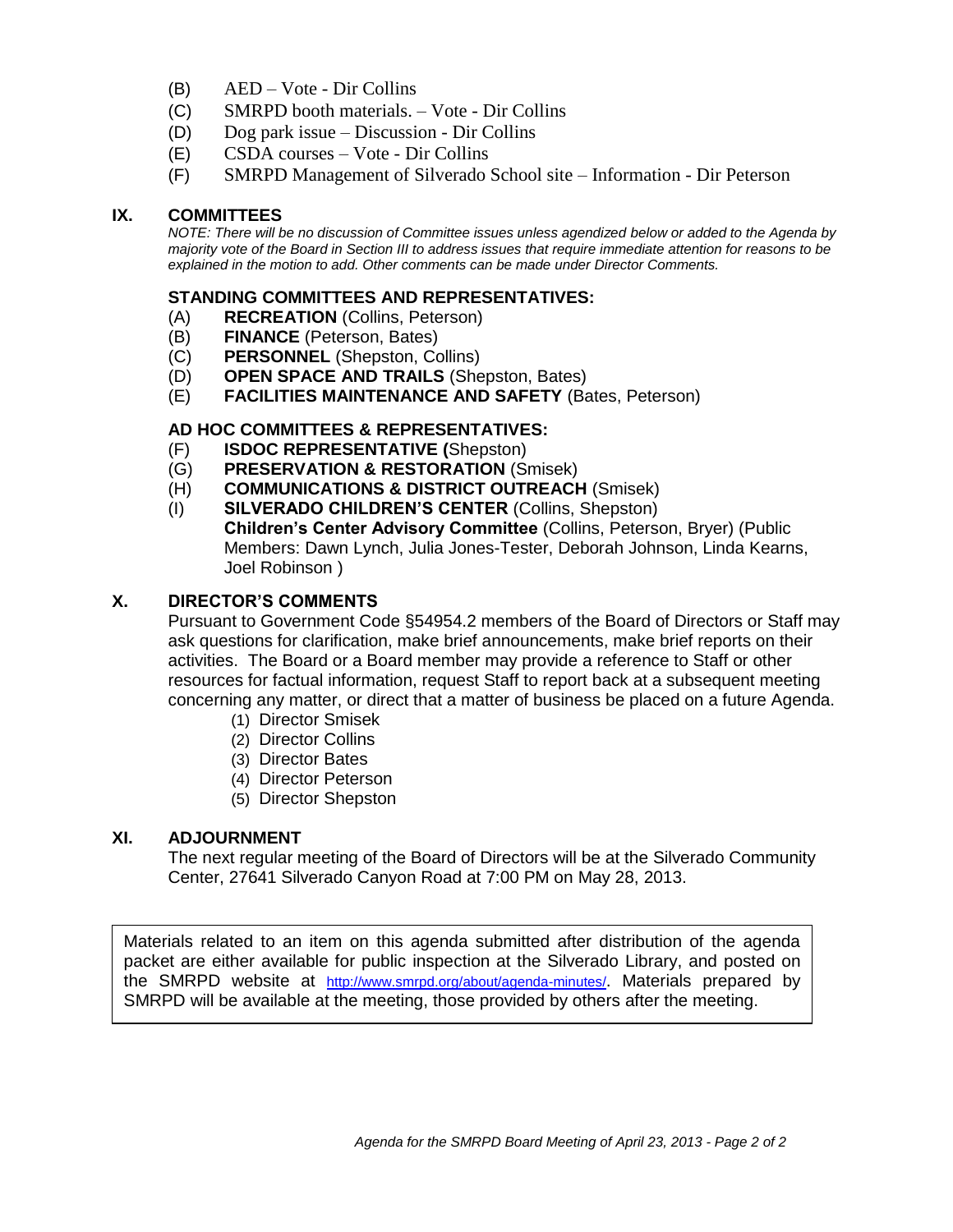### **LOCALLY GOVERNED DISTRICT DATE: 04/20/13 CLAIMS TRANSMITTED FOR PAYMENT REPORT 04-13A**

Sil-Mod Rec. and Parks Dist. THE COUNTY AUDITOR IS AUTHORIZED TO PO Box 8 DRAW THIS CHECK FROM Silverado, CA 92676 **FUND: 728 BUDGET CONTROL: 728** 

| PAYEE NAME AND ADDRESS<br>SOCIAL SECURITY /TAX ID                                       | <b>DATE</b><br><b>INVOICE#</b> | <b>DEPT</b><br><b>V700</b> | <b>OBJT</b><br>REV/<br><b>BS ACCT</b> | <b>UNIT</b><br>900 | <b>AMOUNT</b>      | <b>AC'S USE ONLY</b><br>DOC NUMBER | SC |
|-----------------------------------------------------------------------------------------|--------------------------------|----------------------------|---------------------------------------|--------------------|--------------------|------------------------------------|----|
| Chay Peterson<br>P.O. Box 613<br>Silverado, CA 92676                                    | 3/26/2013                      | <b>V700</b>                | 0100                                  | 900                | \$<br>50.00        |                                    |    |
|                                                                                         |                                |                            |                                       |                    | \$<br>$50.00$ 1099 |                                    |    |
| Lisa Collins<br>17168 Harding Canyon Road<br>Modjeska, CA 92676                         | 3/26/2013                      | <b>V700</b>                | 0100                                  | 900                | \$<br>50.00        |                                    |    |
| <b>VC-9989</b>                                                                          |                                |                            |                                       |                    | \$<br>50.00 1099   |                                    |    |
| Ron Shepston<br>P.O. Box<br>31311 Silverado Canyon Road<br>Silverado, CA 92676          |                                | <b>V700</b>                | 0100                                  | 900                |                    |                                    |    |
|                                                                                         |                                |                            |                                       |                    | \$                 | 1099                               |    |
| <b>VC-9990</b><br><b>Greg Bates</b><br>28100 Modjeska Canyon Road<br>Modjeska, CA 92676 | 3/26/2013                      | <b>V700</b>                | 0100                                  | 900                | \$<br>50.00        |                                    |    |
| <b>VC-1539</b>                                                                          |                                |                            |                                       |                    | \$<br>$50.00$ 1099 |                                    |    |
| <b>Tom Smisek</b><br>P.O. Box 374<br>Silverado, CA 92676                                | 3/26/2013                      | <b>V700</b>                | 0100                                  | 900                | \$<br>50.00        |                                    |    |
|                                                                                         |                                |                            |                                       |                    | \$<br>50.00 1099   |                                    |    |
|                                                                                         |                                |                            |                                       |                    |                    |                                    |    |

The claims listed above totaling **\$200.00** of the Board of Directors of this District and I certify that the payees named who are described in Government Code Section 3101 have taken an oath or affirmation required by Government Code Section 3102. are approved for payment pursuant to an order entered in the Minutes

\_\_\_\_\_\_\_\_\_\_\_\_\_\_\_\_\_\_\_\_\_\_\_\_\_\_\_\_\_\_ \_\_\_\_\_\_\_\_\_\_\_\_\_\_\_\_\_\_\_\_\_\_\_\_\_\_\_\_\_\_\_\_\_ \_\_\_\_\_\_\_\_\_\_\_\_\_\_\_\_\_\_\_\_\_\_\_\_\_\_\_\_\_\_\_\_\_\_

APPROVED BY **COUNTERSIGNED BY COUNTERSIGNED BY ATTESTED AND/OR COUNTERSIGNED**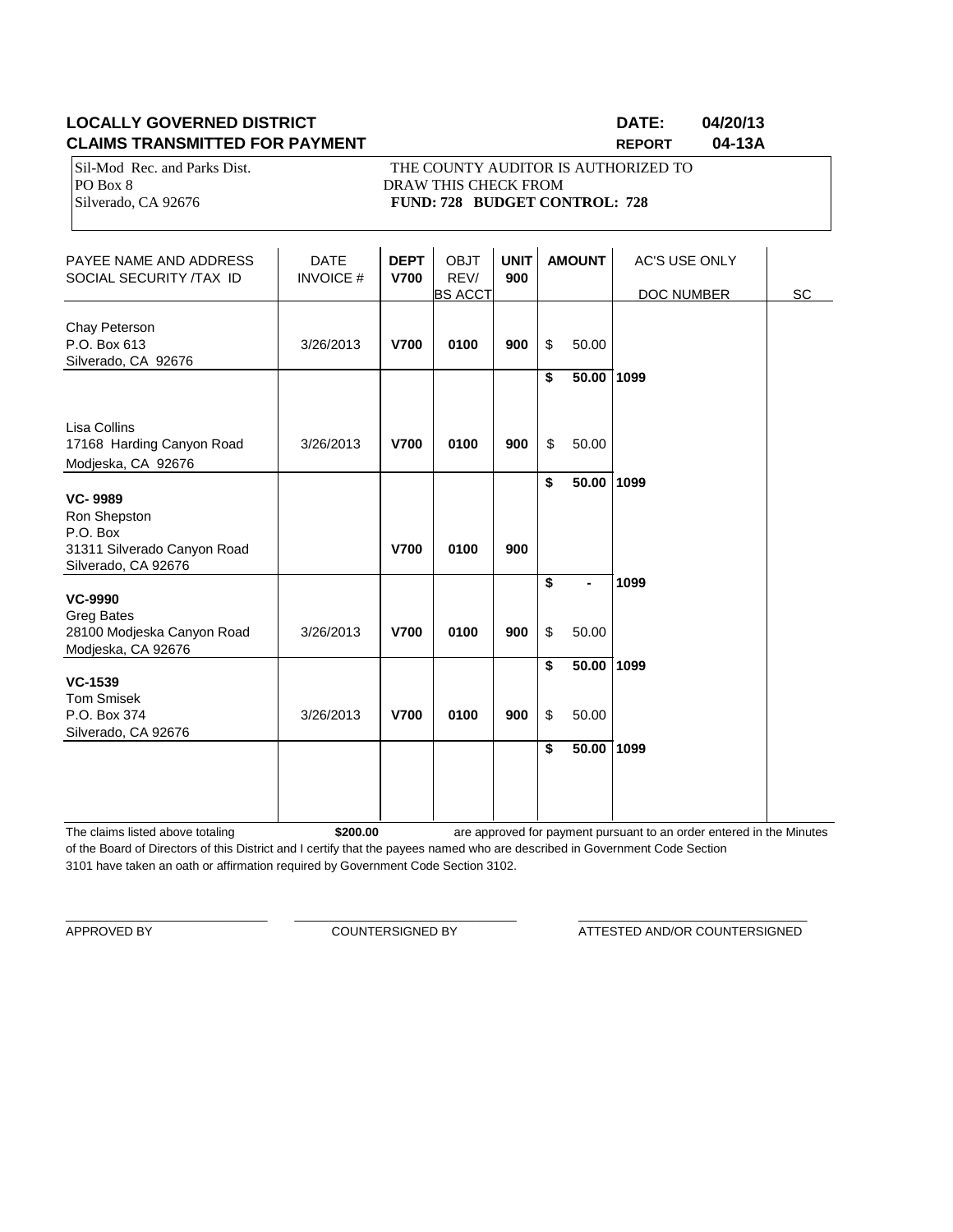| <b>LOCALLY GOVERNED DISTRICT</b>      | DATE:         | 4/20/2013 |
|---------------------------------------|---------------|-----------|
| <b>CLAIMS TRANSMITTED FOR PAYMENT</b> | <b>REPORT</b> | 04-13B    |

#### Sil-Mod Rec. and Parks Dist. THE COUNTY AUDITOR IS AUTHORIZED TO P.O.Box 8 P.O.Box 8 DRAW THIS CHECK FROM **FUND: 728 BUDGET CONTROL: 728**

| $1.0.00A$ 0                                                                  | DIA W THIS CHECK PROM FUND. 120 BUDGET CONTROL. 120                  |                                                          |                                       |                          |                                            |                             |    |
|------------------------------------------------------------------------------|----------------------------------------------------------------------|----------------------------------------------------------|---------------------------------------|--------------------------|--------------------------------------------|-----------------------------|----|
| PAYEE NAME AND ADDRESS<br>SOCIAL SECURITY /TAX ID                            | DATE<br><b>INVOICE#</b>                                              | <b>DEPT</b><br><b>V700</b>                               | <b>OBJT</b><br>REV/<br><b>BS ACCT</b> | <b>UNIT</b><br>900       | <b>AMOUNT</b>                              | AC'S USE ONLY<br>DOC NUMBER | SC |
| <b>VC-2027</b><br>COOKSMITH LANDSCAPING<br>P.O. BOX 5606<br>ORANGE, CA 92863 | INVOICE #92043<br>INVOICE #92121<br>INVOICE #92029<br>INVOICE #92108 | <b>V700</b><br><b>V700</b><br><b>V700</b><br><b>V700</b> | 1400<br>1400<br>1400<br>1400          | 900<br>900<br>900<br>900 | \$340.00<br>\$16.00<br>\$235.00<br>\$16.00 |                             |    |
| <b>VC-2760</b><br>MEGHAN WARNER<br>P.O. BOX 177<br>SILVERADO, CA 92676       | INVOICE #13-45                                                       | <b>V700</b>                                              | 1900                                  | 900                      | \$607.00<br>\$250.00                       |                             |    |
| <b>VC-4740</b><br>HOME DEPOT<br>P.O. BOX 9055<br>DES MOINES, IA 50368        | INVOICE DATED: 04/05/13                                              | <b>V700</b>                                              | 1400                                  | 900                      | \$250.00 1099<br>\$61.38                   |                             |    |
| <b>VC-2865</b><br>STEVE REIGHART<br>27641 SILVERADO CANYON ROAD              | <b>INVOICE #100023</b>                                               | <b>V700</b>                                              | 1900                                  | 900                      | \$61.38<br>\$1,068.75                      |                             |    |
| SILVERADO, CA 92676                                                          |                                                                      |                                                          |                                       |                          | \$1,068.75                                 |                             |    |
|                                                                              |                                                                      |                                                          |                                       |                          |                                            |                             |    |
|                                                                              |                                                                      |                                                          |                                       |                          |                                            |                             |    |
|                                                                              |                                                                      |                                                          |                                       |                          |                                            |                             |    |
|                                                                              |                                                                      |                                                          |                                       |                          |                                            |                             |    |
|                                                                              |                                                                      |                                                          |                                       |                          |                                            |                             |    |
|                                                                              |                                                                      |                                                          |                                       |                          |                                            |                             |    |

The claims listed above totaling **1.13 \$1,987.13** are approved for payment pursuant to an order entered in the Minutes

of the Board of Directors of this District and I certify that the payees named who are described in Government Code Section 3101 have taken an oath or affirmation required by Government Code Section 3102.

 $\_$  , and the set of the set of the set of the set of the set of the set of the set of the set of the set of the set of the set of the set of the set of the set of the set of the set of the set of the set of the set of th

APPROVED BY **A PEROVED BY** COUNTERSIGNED BY **COUNTERSIGNED BY** ATTESTED AND/OR COUNTERSIGNED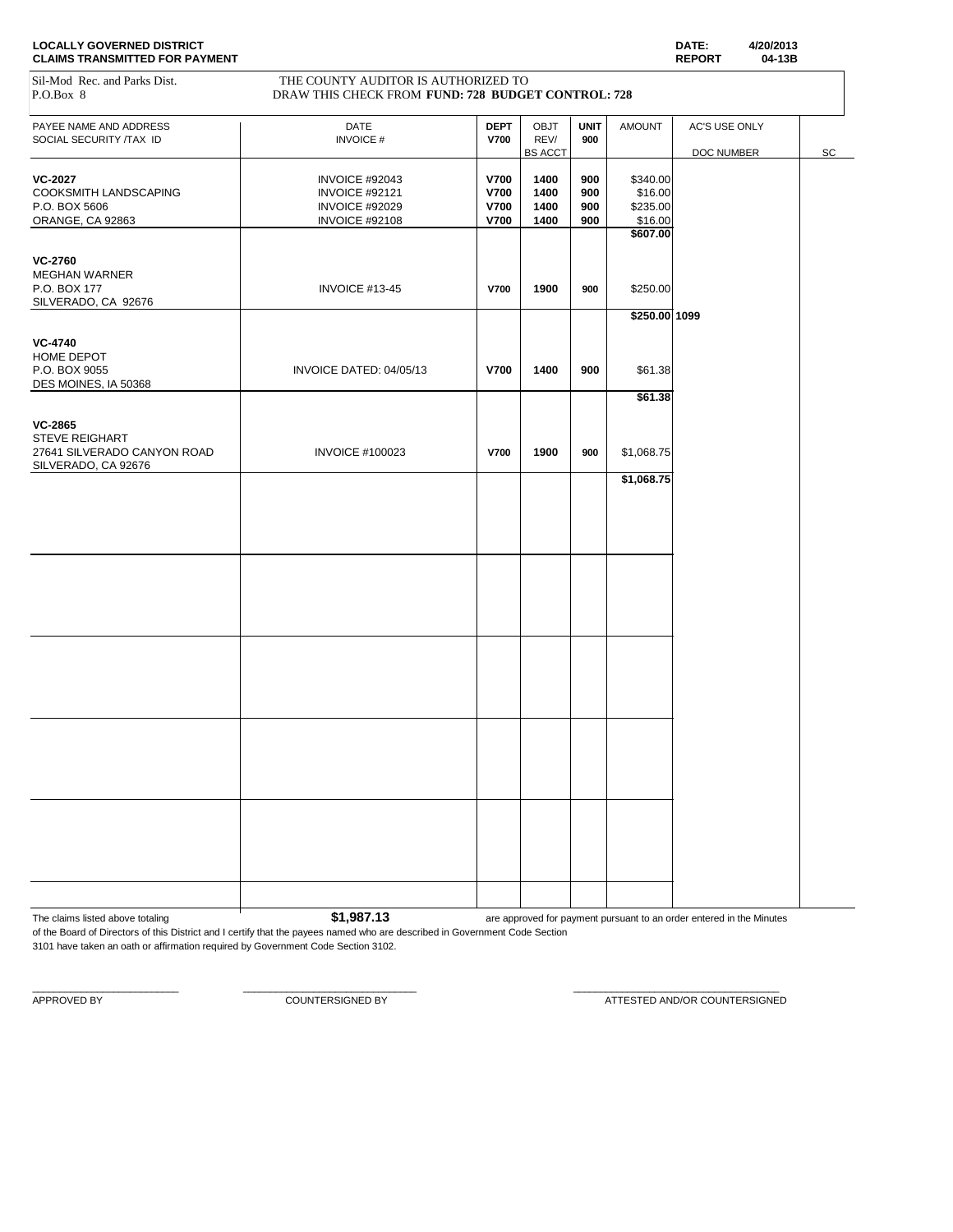#### **LOCALLY GOVERNED DISTRICT DATE: 04/20/13 CLAIMS TRANSMITTED FOR PAYMENT**

| <u> CLAINCHARDINI I LLU I CITTATINLINI</u> |                                                                                           |             |                        |             |                             | <b>INLI VINT</b><br>v+130 |    |
|--------------------------------------------|-------------------------------------------------------------------------------------------|-------------|------------------------|-------------|-----------------------------|---------------------------|----|
| Sil-Mod Rec. and Parks Dist.<br>P.O.Box 8  | THE COUNTY AUDITOR IS AUTHORIZED TO<br>DRAW THIS CHECK FROM FUND: 728 BUDGET CONTROL: 728 |             |                        |             |                             |                           |    |
|                                            |                                                                                           |             |                        |             |                             |                           |    |
| PAYEE NAME AND ADDRESS                     | DATE                                                                                      | <b>DEP</b>  | OBJT                   | <b>UNIT</b> | <b>AMOUNT</b>               | AC'S USE ONLY             |    |
| SOCIAL SECURITY /TAX ID                    | <b>INVOICE#</b>                                                                           | <b>V700</b> | REV/<br><b>BS ACCT</b> | 900         |                             | DOC NUMBER                | SC |
|                                            |                                                                                           |             |                        |             |                             |                           |    |
| <b>VC-1672</b>                             | <b>REIMBURSEMENT OF CHECK #2049</b>                                                       |             |                        |             |                             |                           |    |
| SMRPD (BofA Account)                       | <b>PAID TO: JANI-KING</b><br>INVOICE #LAX04130401                                         | <b>V700</b> | 1400                   | 900         | \$226.58                    |                           |    |
| P.O. Box 8                                 | INVOICE #LAX04130408                                                                      | <b>V700</b> | 1400                   | 900         | \$224.13                    |                           |    |
| Silverado, CA 92676                        |                                                                                           |             |                        |             |                             |                           |    |
|                                            |                                                                                           |             |                        |             | \$450.71                    |                           |    |
| <b>VC-1672</b>                             | <b>REIMBURSEMENT OF CHECK #2050</b>                                                       |             |                        |             |                             |                           |    |
| SMRPD (BofA Account)                       | <b>PAID TO: WASTE MANAGEMENT</b>                                                          |             |                        |             |                             |                           |    |
| P.O. Box 8                                 | INVOICE #0062128-2884-9 V700                                                              |             | 2800                   | 900         | \$212.84                    |                           |    |
| Silverado, CA 92676                        |                                                                                           |             |                        |             |                             |                           |    |
|                                            |                                                                                           |             |                        |             | \$212.84                    |                           |    |
|                                            | <b>REIMBURSEMENT OF CHECK #2051</b>                                                       |             |                        |             |                             |                           |    |
| <b>VC-1672</b><br>SMRPD (BofA Account)     | <b>PAID TO: IRWD</b><br>METER #55418830 03/22/13 V700                                     |             | 2800                   | 900         | \$10.86                     |                           |    |
| P.O. Box 8                                 | METER #51441202 03/22/13 V700                                                             |             | 2800                   | 900         | \$58.91                     |                           |    |
| Silverado, CA 92676                        | METER #56569388 03/22/13 V700                                                             |             | 2800                   | 900         | \$86.99                     |                           |    |
|                                            |                                                                                           |             |                        |             | \$156.76                    |                           |    |
|                                            | <b>REIMBURSEMENT OF DEBITS</b>                                                            |             |                        |             |                             |                           |    |
| <b>VC-1672</b><br>SMRPD (BofA Account)     | PAID TO: AT&T<br>714-649-2850 04/10/13 V700                                               |             | 702                    | 900         | \$58.74                     |                           |    |
| P.O. Box 8                                 | 714-649-2428 04/10/13 V700                                                                |             | 702                    | 900         | \$48.69                     |                           |    |
| Silverado, CA 92676                        |                                                                                           |             |                        |             |                             |                           |    |
|                                            |                                                                                           |             |                        |             | \$107.43                    |                           |    |
|                                            | <b>REIMBURSEMENT OF DEBITS</b>                                                            |             |                        |             |                             |                           |    |
| <b>VC-1672</b>                             | <b>PAID TO: SCE</b>                                                                       |             |                        |             |                             |                           |    |
| SMRPD (BofA Account)<br>P.O. Box 8         | ACCOUNT #2-25-699-8121 04/2013 V700<br>ACCOUNT #2-32-988-1767 04/2013 V700                |             | 2800<br>2800           | 900<br>900  | 71.68<br>\$<br>333.32<br>\$ |                           |    |
| Silverado, CA 92676                        |                                                                                           |             |                        |             |                             |                           |    |
|                                            |                                                                                           |             |                        |             | \$405.00                    |                           |    |
|                                            |                                                                                           |             |                        |             |                             |                           |    |
|                                            |                                                                                           |             |                        |             |                             |                           |    |
|                                            |                                                                                           |             |                        |             |                             |                           |    |
|                                            |                                                                                           |             |                        |             |                             |                           |    |
|                                            |                                                                                           |             |                        |             |                             |                           |    |
|                                            |                                                                                           |             |                        |             |                             |                           |    |
|                                            |                                                                                           |             |                        |             |                             |                           |    |
|                                            |                                                                                           |             |                        |             |                             |                           |    |
|                                            |                                                                                           |             |                        |             |                             |                           |    |
|                                            |                                                                                           |             |                        |             |                             |                           |    |
|                                            |                                                                                           |             |                        |             |                             |                           |    |
|                                            |                                                                                           |             |                        |             |                             |                           |    |
|                                            |                                                                                           |             |                        |             |                             |                           |    |
|                                            |                                                                                           |             |                        |             |                             |                           |    |
|                                            |                                                                                           |             |                        |             |                             |                           |    |
|                                            |                                                                                           |             |                        |             |                             |                           |    |
|                                            |                                                                                           |             |                        |             |                             |                           |    |
|                                            |                                                                                           |             |                        |             |                             |                           |    |
|                                            |                                                                                           |             |                        |             |                             |                           |    |
|                                            |                                                                                           |             |                        |             |                             |                           |    |
|                                            |                                                                                           |             |                        |             |                             |                           |    |
|                                            |                                                                                           |             |                        |             |                             |                           |    |

The claims listed above totaling **\$1,332.74** 

are approved for payment pursuant to an order entered in the Minutes

of the Board of Directors of this District and I certify that the payees named who are described in Government Code Section 3101 have taken an oath or affirmation required by Government Code Section 3102.

 $\_$  , and the set of the set of the set of the set of the set of the set of the set of the set of the set of the set of the set of the set of the set of the set of the set of the set of the set of the set of the set of th

APPROVED BY COUNTERSIGNED BY ATTESTED AND/OR COUNTERSIGNED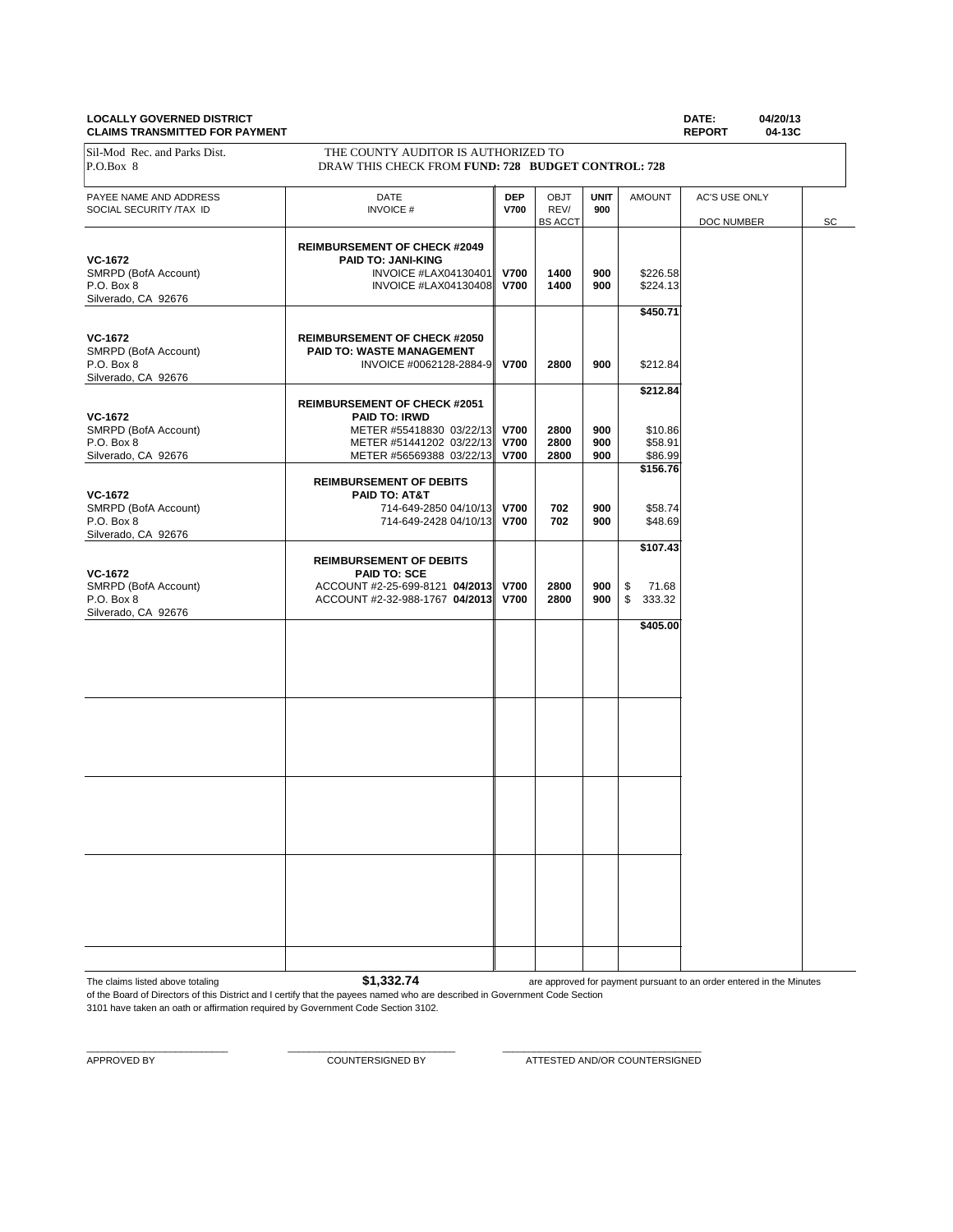

**SMRPD's Mission Statement - "To promote community well being** through programs and activities that protect, preserve and enrich the canyons' heritage, open space and unique way of life."

P.O. Box 8, Silverado California 92676 · www.smrpd.org

# MINUTES OF THE REGULAR MEETING OF THE BOARD OF DIRECTORS

## THURSDAY MARCH 26, 2012 AT 7:00 PM

### AT THE SILVERADO COMMUNITY CENTER

### 27641 SILVERADO CANYON ROAD, SILVERADO 92676

#### DIRECTORS STAFF

Greg Bates - President Aimee Bryer - Scc Director Chay Peterson - Secretary Steve Reighart - Caretaker

Tom Smisek - Vice President Elizabeth Martyn - General Counsel Ron Shepston – Treasurer Bev Mileham - Admin. Assistant Lisa Collins - Director Meghan Warner - Bookkeeper

### **MINUTES**

**Action Item) This document is available in PDF format at [http://www.smrpd.org](http://www.smrpd.org/)**

#### **CALL TO ORDER**

The meeting was called to order at 7:12PM by Director Bates, who acted as chair person. **ROLL CALL**

Directors Greg Bates, Tom Smisek, Chay Peterson, and Lisa Collins were present. Director Shepston had an excused absence. Caretaker Steve Reighart, and Admin. Assist. Bev Mileham

### **PUBLIC ATTENDANCE**

Hank Rodgers, Steve Kerrigan, Scott Breeden, Linda Unger, Wendy Hayter, Dan Dulac, Rich Gomez, Colleen Colgen, Linda Kearns, Chad Kearns, Jane Bove, Mary Schreiber, Janet Wilson, Deanna Craig, signed in.

### **PUBLIC AND BOARD INPUT ON NON-AGENDIZED ITEMS**

Director Bates moved items from District Business F and L to A1 and A2, Children's Center to A3.

Dan Dulac welcomed everyone to an Easter celebration Stations of the Cross in Baker Canyon. **The Meeting went into Closed Session at 7:15 and reconvened at 8:00pm.**

Director Bates reported conference was with real property negotiators pursuant to Govt. Code Section 54956.8 Property: APN: 105-040-09, Baker Canyon Property. Negotiating for SMRPD: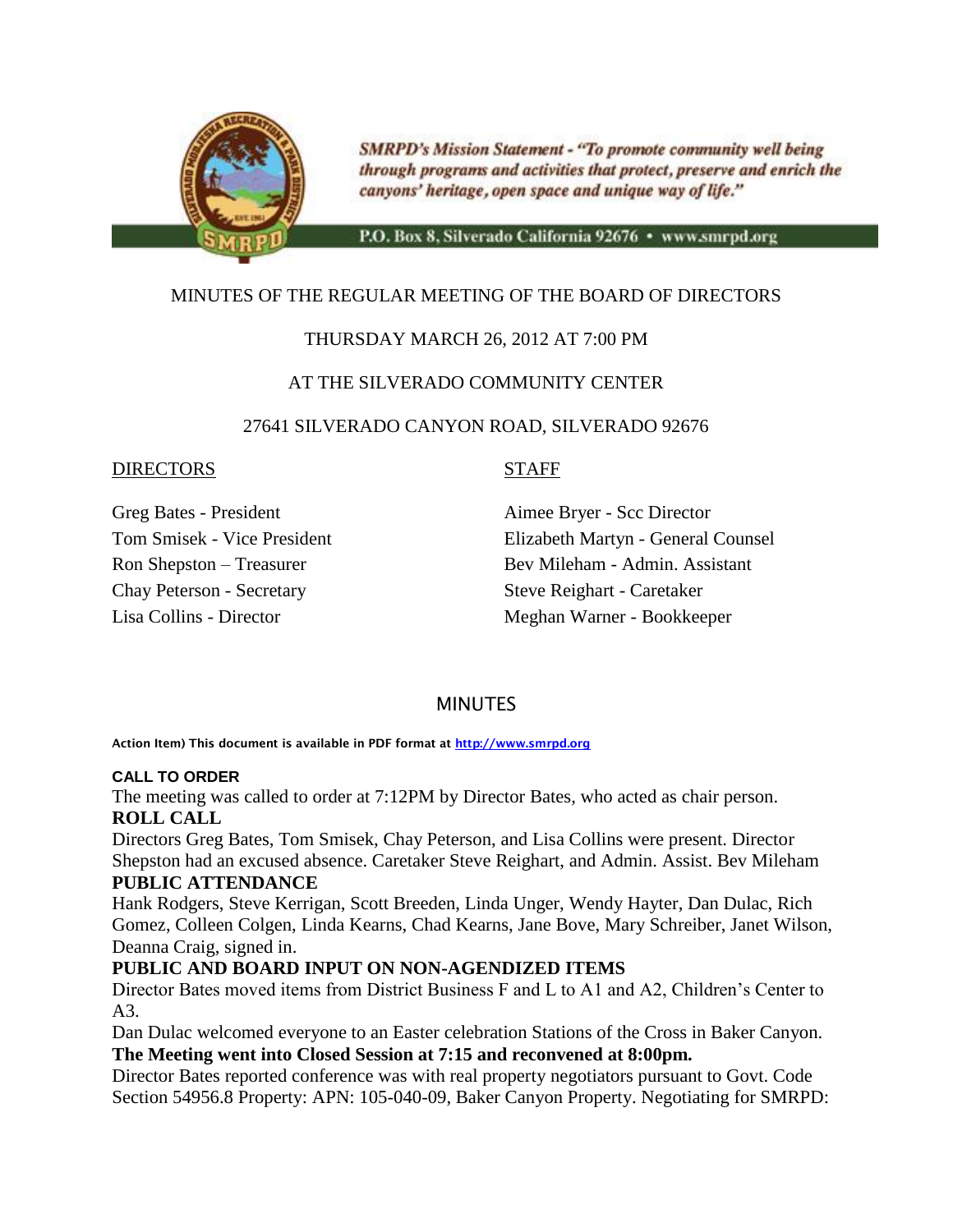Other party: Trust for Public Lands, Scott Ferguson. Under negotiation: terms of acquisition. President Bates and Director Shepston are going to pursue the Real Estate transaction.

#### **CONSENT CALENDAR**

**1 <sup>s</sup>ACTION: Director Smisek made a motion to approve the Consent Calendar with the February 22, 2013 Minutes, correspondence and Transmittals 03-13A, 03-13B and 03-13C. Director Collins seconded. Unanimously approved**

#### **OTHER DISTRICT BUSINESS**

**( F )** 

Facility and Instructor Agreements, submitted to Board by Director Collins and approved by general counsel, will be a better agreement because of liability coverage.

2<sup>nd</sup> ACTION: Director Smisek made a motion to accept the new Facilities and Instructors Use **Agreement. Director Collins seconded. Unanimously approved.**

( L ) Directors, along with general counsel Betsy Martyn, reviewed a current licensing agreement with St. Michaels Abbey for parking on the Riviera at a fee of \$10 a year.

**3 rd ACTION: Director Smisek made a motion to approve the licensing agreement with St. Michaels Abbey at \$10 a year for parking on the Riviera. Director Peterson seconded. Unanimously approved.**

SMRPD is to let St. Michaels know when they will use the parking lot, may keep track on the SMRPD website.

#### **( A )**

Mailing Act and Ethics issues. Director Bates consulted FPPC with ethics questions. They offered no help or advise. General counsel, Betsy Martyn was asked about a Christmas mailer where Director Smisek was questioned by a Director of a possible ethics violation. Ms. Martyn said that Director Smisek committed no violation, and advised all Directors to be sure and know the regulations.

Director Bates said board members shouldn't accuse other Board members in public, but should discuss matters to the person directly.

#### **CHILDRENS CENTER DIRECTORS REPORT**

Director Peterson reported for CC Director Aimee Bryer who was absent. Things are going well at the center. Spring cleaning has begun, posts have been repaired. Volunteer Connie Nelson removed weeds. Chili cook off fundraiser is coming up and needs more competitors. Parent Workshop, Open House, and Great park cook-off coming up. Behavior class was successful.

#### **( B )**

Modjeska Park, how to accommodate people and dogs? There are complaints of dog owners not using leashes. The Board discussed possible solutions, Directors Collins and Peterson will check with Capri, and look into other districts to see how they deal with this problem.

#### **( C )**

JR Canyon Septic hasn't been billing. Director Bates recommended a tax deductible donation and \$5670 plus \$855 for the porta potty.

**4 th ACTION: Director Smisek made a motion to approve paying JR Septic a total of \$6525 for his past bill and services. Director Peterson seconded. Unanimously approved.** 

#### **5 th ACTION; Director Smisek made a motion to have bookkeeper Meghan Warner prepare a correct tax deduction for \$14,040. Director Peterson seconded. Unanimously approved.**

Starting now JR Septic will be paid \$95 a month with an automatic payment plan.

#### **( D )**

Director Collins discussed having the new SMRPD logos put on signs at parks facilities. The Directors discussed different options with cost effectiveness in mind. Director Collins will look into this and report at the next meeting.

#### **( E )**

Director Collins said she thought AED's would be beneficial for both community centers. Director Bates said if budget allows it may be a good idea.

#### **( G )**

Director Smisek had disaster preparedness brochures to distribute. There will be an event with booths. SMRPD discussed what they could offer to the program. Director Collins, Deanna Craig and Mike Colgan will work on ideas.

#### **( H )**